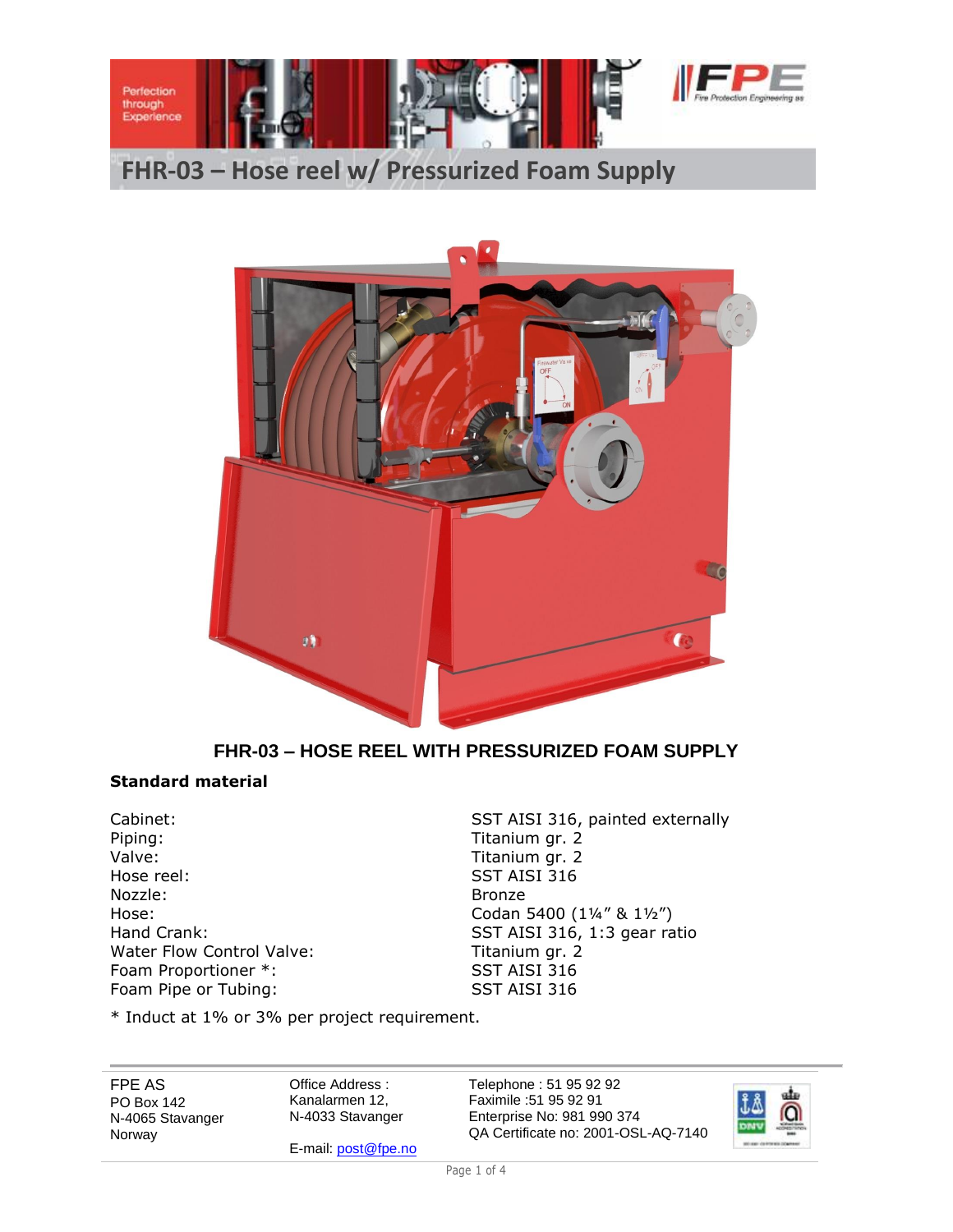

#### **Installation**

Mount: Mount: Bolted to a hose reel high stand.

#### **Operation**

Water Only: Open isolation valve, remove hose to required length, open nozzle.

Foam: Open foam valve. This hose reel model requires pressurized foam concentrate from the installations foam ring main system. Both water and foam inlets have flow control valves that accurately regulate their respective flow to a pre-set figure. The flow valves are calibrated such as to give an accurate 1% or 3% foam induction rate.

#### **Options**

| Piping:                          | • Cunifer CU 90/10 w/ Alubronze valve<br>• Super Duplex Stainless Steel |
|----------------------------------|-------------------------------------------------------------------------|
|                                  |                                                                         |
| Pressure Indicators:             | • Project Preference                                                    |
| Cabinet:                         | • Insulation<br>• Heater (Zone 1 Certified)                             |
| Hose:                            | • Size and Length                                                       |
| Nozzle:                          | • Project Preference                                                    |
| Mount:                           | • Seal weld w/ 309 filler wire (316SS to C.S.)                          |
| <b>Water Flow Control Valve:</b> | • Alubronze<br>• Super Duplex SS                                        |
| <b>Working pressure:</b>         | 20 barg (290 psig)                                                      |
| <b>Test pressure:</b>            | 30 barg (435 psig)                                                      |

FPE AS PO Box 142 N-4065 Stavanger Norway

Office Address : Kanalarmen 12, N-4033 Stavanger

E-mail[: post@fpe.no](mailto:post@fpe.no)

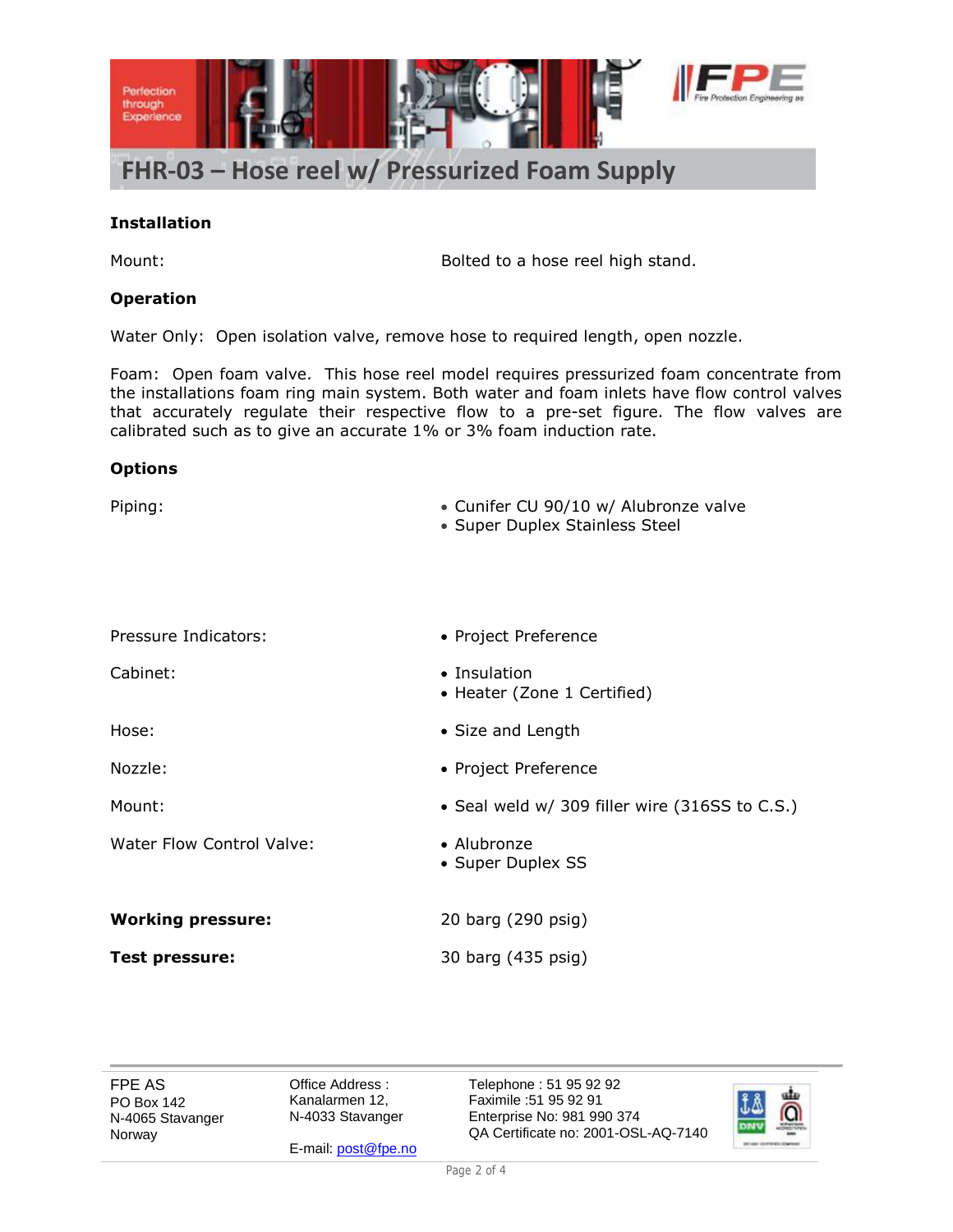

| Table 1: Frik-03-AA Dimension and weight Data     |                                |         |         |         |        |  |  |
|---------------------------------------------------|--------------------------------|---------|---------|---------|--------|--|--|
| Type                                              | Hose size $-$                  | Overall | Overall | Overall | Dry    |  |  |
|                                                   | length                         | Length  | Height  | Depth   | Weight |  |  |
|                                                   | (in x meter)                   | (mm)    | (mm)    | (mm)    | (kg)   |  |  |
| FHR-03-32                                         | $1\frac{1}{4} \times 30 - 45*$ | 650     | 870     | 750     | 200    |  |  |
| FHR-03-40                                         | $1\frac{1}{2} \times 30$       | 650     | 870     | 750     | 200    |  |  |
| * Hose length according to project's requirements |                                |         |         |         |        |  |  |

# **Table 1: FHR-03-XX Dimension and Weight Data**

#### **Table 2: FHR-03-XX Flow Data**

| Hose reel Inlet Pressure                                                 | FHR-03-32        | FHR-03-40        |  |  |  |
|--------------------------------------------------------------------------|------------------|------------------|--|--|--|
|                                                                          | w/ 95 gpm nozzle | w/ 95 gpm nozzle |  |  |  |
|                                                                          |                  |                  |  |  |  |
| barg (psig)                                                              | lpm (gpm)        | lpm (gpm)        |  |  |  |
| .871                                                                     | 247 (65)         | 284 (75)         |  |  |  |
| 8(116)                                                                   | 286 (76)         | 325 (86)         |  |  |  |
| 10 (145)                                                                 | 320 (84)         | 360 (95)         |  |  |  |
| Notes:                                                                   |                  |                  |  |  |  |
| 1. Nozzle ratings imply XX gpm at 100 psi (7barg) nozzle inlet pressure. |                  |                  |  |  |  |

FPE AS PO Box 142 N-4065 Stavanger Norway

Office Address : Kanalarmen 12, N-4033 Stavanger

E-mail[: post@fpe.no](mailto:post@fpe.no)